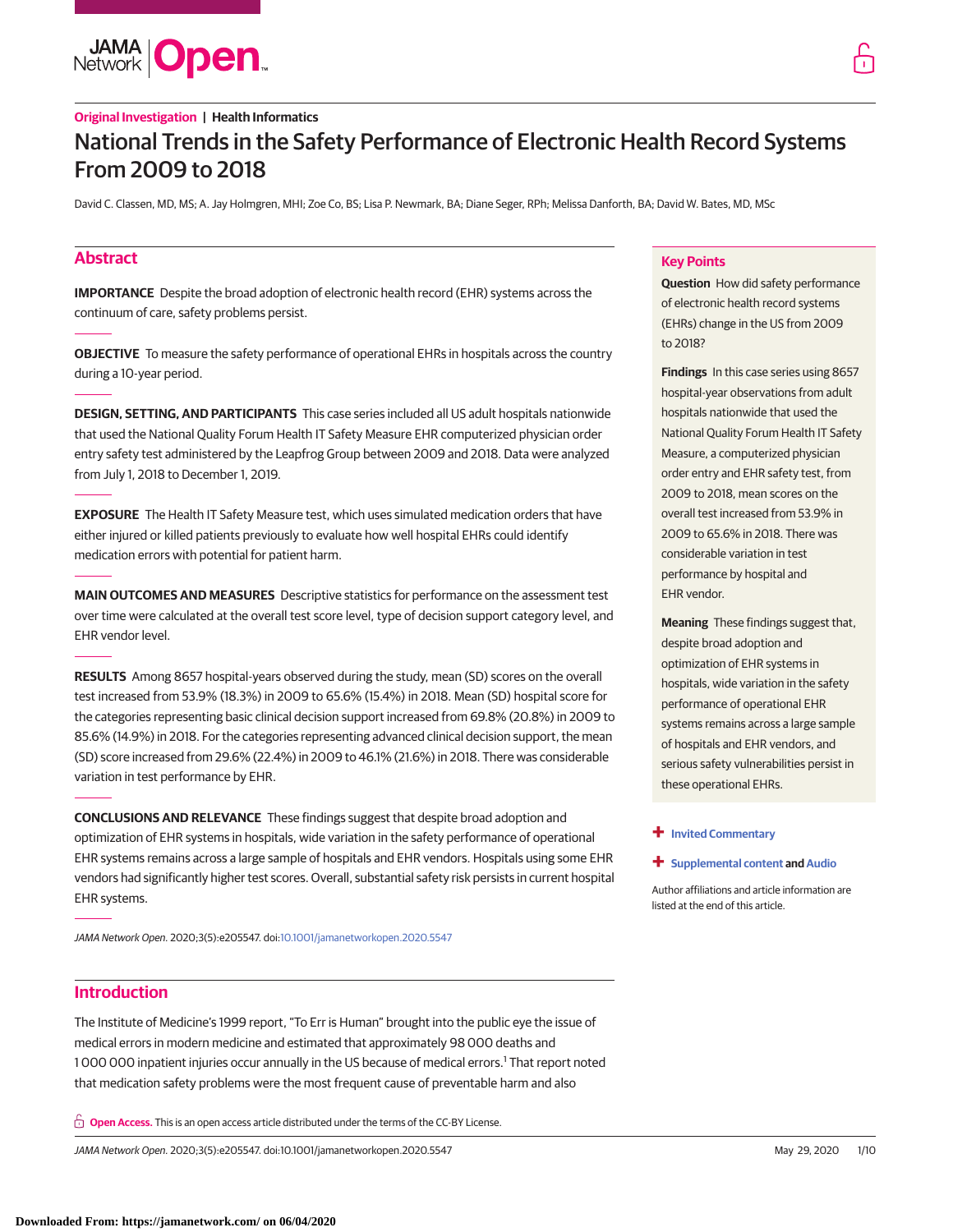recommended broad adoption of electronic health records (EHRs) with computerized physician order entry (CPOE) and clinical decision support (CDS) to improve medication safety. More recent reports suggest that medication safety and overall safety problems are still unacceptably high, despite the broad adoption of these EHR systems.<sup>1</sup>

In the decades that followed, implementation of EHRs with the use of CPOE and associated CDS accelerated. This effort was driven in part by the Health Information Technology for Economic and Clinical Health Act, which drove the development of meaningful use incentives for EHR adoption.<sup>2</sup> A subsequent Institute of Medicine report on patient safety and health information technology (IT) published in 2012 reviewed the progress in adoption of EHRs and found the adoption of EHRs had not yet led to expected significant improvements in medication safety.<sup>3</sup> That report made recommendations about improving medication safety through more effective development and use of EHRs with CDS. A specific recommendation was that health care organizations should adopt a best practice commonly used in other industries, ongoing testing of safety performance of software in actual use, which has rarely been done in health care. $3$  The particular concern was that organizations purchase EHRs and medication safety tools from separate vendors and have great latitude in how they implement and maintain them, so substantial variation in safety performance could be present.

The Institute of Medicine's report<sup>3</sup> specifically highlighted an initiative developed to improve medication safety through health information technology, the Leapfrog CPOE EHR evaluation tool. Leading patient safety experts working with the Leapfrog Group developed an independent, inexpensive, and standardized tool embedded in Leapfrog's annual voluntary hospital survey to evaluate the performance of EHR systems in reducing adverse drug events (ADEs) using simulated real patients and real-world inpatient medication orders.<sup>4-9</sup> The tool has been used mainly in general acute care hospitals; more than 1800 hospitals used it in 2018. In a 2013 study of many hospitals,<sup>7</sup> scores using this EHR evaluation tool were strongly correlated with rates of preventable ADEs in included hospitals, with 4 fewer preventable ADEs per 100 admissions for every 5% increase in overall score.

We used data collected through this Leapfrog CPOE EHR evaluation tool from a large national sample of hospitals during a 10-year period to address 3 research questions. First, we evaluated progress over 10 years of overall safety performance of EHRs to prevent potential ADEs. Second, we assessed hospital EHR safety performance for specific subcategories of potential ADEs. Third, we examined the associations of EHR vendor with safety performance on the Leapfrog CPOE EHR evaluation tool.

# **Methods**

This study was reviewed and approved by the University of Utah institutional review board. The need for informed consent was waived because this study did not involve any real patients or real patient data.

#### **Design of the CPOE EHR Evaluation Tool**

The CPOE EHR evaluation tool was designed by investigators at the University of Utah and the Brigham and Women's Hospital and has been used by the Leapfrog Group, whose mission is to encourage "giant leaps" in patient safety and quality.<sup>10,11</sup> The CPOE EHR evaluation tool is included as part of the annual Leapfrog Hospital Survey, which is a free, annual survey distributed nationally to US hospitals with results reported publicly.<sup>10</sup> The Leapfrog CPOE EHR evaluation tool is endorsed by the National Quality Forum as part of their "Safe Practices for Better Healthcare" report, which includes a CPOE standard.<sup>12</sup> This test focuses on medication safety, still the leading cause of harm due to medical errors in hospital patients, but it does not represent all the ways EHRs can improve safety

The Leapfrog CPOE EHR evaluation tool is a simulation that uses real-world test patients and medication orders to mimic the experience of a physician writing orders for actual patients to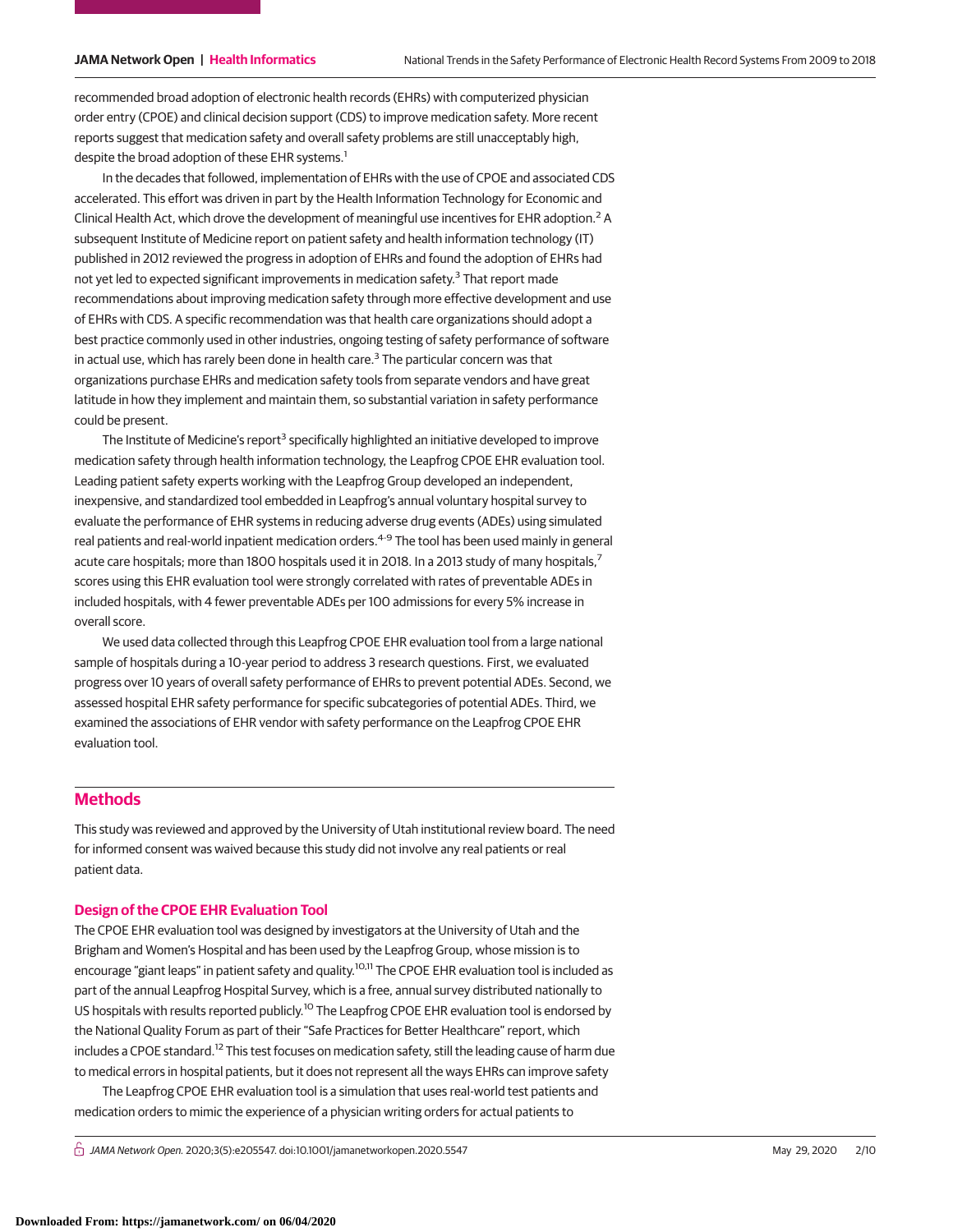evaluate EHR safety performance. The test patients and orders were developed by a group of experts on ADEs and CPOE CDS to test how effectively hospital CPOE and EHR systems alert clinicians to potential ADEs. The test orders were developed specifically to assess whether orders that were likely to cause the most serious patient harm would be identified; almost all of these scenarios were drawn from real-world incidents of preventable ADEs from real patients who experienced injuries or death.4-6 The order types are divided into 2 categories, orders with potential adverse events prevented by basic CDS (ie, drug-allergy, drug-route, drug-drug, drug-dose for single doses, and therapeutic duplication contraindications) and those that would require advanced CDS (ie, druglaboratory, drug-dose for daily doses, drug-age, drug-diagnosis, and corollary orders contraindications).<sup>5</sup> The primary outcome measure was whether the hospital CPOE EHR system correctly generated an alert, warning, or soft or hard stop after entering a test order that could have caused an ADE.<sup>5</sup> The test had its content updated in 2010 and 2017, primarily to adjust to changes in drug formularies commonly used in hospitals; the performance of the test and the scoring of the test were not changed in either of these updates.<sup>9</sup>

To participate in this high fidelity test, a hospital representative downloads and enters a set of test patients with detailed profiles, including diagnoses, laboratory test results, and other information, into their EHR as real patients would be admitted to their hospital. A clinician with experience using the institution's CPOE EHR application then enters test medication orders into the EHR for these test patients who have been admitted to the hospital and records in detail how the EHR responds, including what, if any, CDS in the form of alerts, messages, guidance, soft or hard stops, or other information are presented and whether the order is blocked or allowed to be entered in the EHR system. A hospital representative then enters all these responses in detail into the CPOE EHR evaluation tool, an overall score is immediately calculated, and a report is generated for the hospital. In addition to the overall score, 10 categorical scores are then presented to the hospital, with categories such as allergy, drug interaction, renal dosing, excess daily dosing, wrong drug route, disease-drug, drug serum level–checking, and drug-age contraindications. To ensure the test is taken as intended and to prevent gaming of the system, a number of control orders are included that are not expected to invoke any alerts. The entire process is timed so that no hospital can take longer than 6 hours total to complete the test, but most hospitals complete it in 2 to 3 hours.4-9 Hospitals that exceed this timed threshold or report too many alerts on control or normal orders are disqualified, although this amounts to less than 1% of hospitals each year.

# **Data Collection and Sample**

Our sample included hospitals who took the Leapfrog Hospital Survey, including the CPOE EHR evaluation tool, in at least 1 year from 2009 through 2018. Hospitals that began taking the test but did not fully complete it in a given year were marked as incomplete and excluded for that year. If a hospital took the test a maximum of 2 times in a single year, we kept the highest overall scoring test. If a test order was not on the hospital's formulary or otherwise not prescriptible, it was omitted from the numerator and denominator used to calculate scores. However, if a hospital's EHR system did not have a specific alert functionality for that category, the test orders were not omitted.

Our final analytic sample included all hospitals with at least 1 completed test from 2009 through 2018 regardless of how many years they completed the test. We then linked these results with data from the American Hospital Association Annual Survey from 2009 to 2018 to capture hospital demographic information.<sup>13</sup> Hospitals were matched based on their Medicare identification number in each year.

#### **EHR Vendor**

To determine a hospital's EHR vendor, we used self-reported data from the hospital when they used the CPOE EHR evaluation tool. Each vendor with more than 100 observations in our data was kept as a separate vendor, while all vendors with fewer than 100 observations each were categorized as other. Vendor names were anonymized per our data use agreement.

 $\bigcap$  JAMA Network Open. 2020;3(5):e205547. doi:10.1001/jamanetworkopen.2020.5547 (Reprinted) May 29, 2020 3/10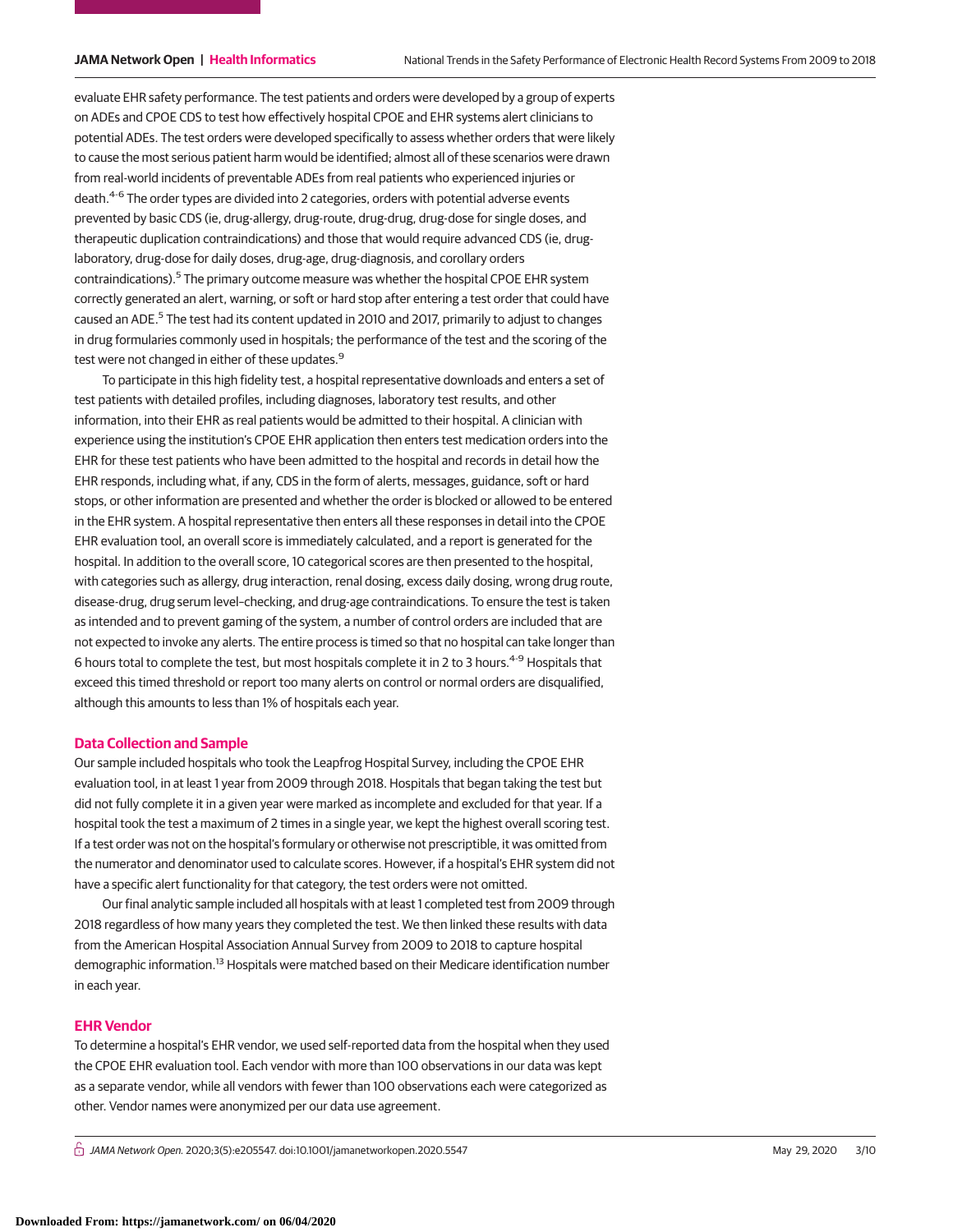#### **Hospital Characteristics**

We selected a set of hospital characteristics that we expected to be associated with hospital CPOE EHR performance based on previous studies of health IT adoption.<sup>9-11,14-20</sup> These included size (measured by number of beds), membership in a health care system, teaching status, ownership (including private for-profit, private nonprofit, and public nonfederal hospitals), and urban or rural location, as well as geographic region within the United States based on US census areas (ie, Northeast, West, Midwest, and South).

### **Statistical Analysis**

We first calculated a set of sample descriptive statistics, including the mean and SD, for hospital demographic characteristics of our sample, including EHR vendor. Next, we calculated mean CPOE EHR assessment test scores from 2009 through 2018 by the basic and advanced CDS categories. Then, we calculated CPOE EHR performance scores over time from 2009 to 2018 by each specific order category. We then created a bivariate comparison of CPOE EHR performance scores by EHR vendor.<sup>5-9</sup>

We also developed a multivariate ordinary least squares regression model with hospital CPOE EHR test scores as our dependent variable and hospital EHR vendors as the independent variable. Our model also included hospital demographic characteristics as controls, year–fixed effects to account for secular improvement trends over time, and robust SEs clustered at the hospital level.<sup>9</sup>

Analyses were performed using Stata statistical software version 16 (StataCorp). P values were 2-sided, and statistical significance was set at .05. Data were analyzed from July 1, 2018 to December 1, 2019.

# **Results**

# **Sample Characteristics**

Our analytic sample included data from 2314 hospitals with at least 1 year of test results, for a total of 8657 unique hospital-year observations. Hospitals included were a large sample of US hospitals (**Table 1**). Most observations were from medium-sized hospitals, with 100 to 399 beds (4429 observations [51.2%]), followed by large-sized hospitals with more than 400 beds (2727 observations [31.5%]) and small hospitals with fewer than 100 beds (1501 observations [17.3%]). Most observations were from hospitals that were part of a health care system (6117 observations [70.7%]), and 3813 observations (44.0%) were from teaching hospitals. Most hospital-year observations were in an urban area (6044 observations [69.8%]). Private nonprofit ownership was the most common ownership model (5326 observations [61.5%]), followed by private for-profit (1494 observations [17.3%]) and public nonfederal (780 observations [9.0%]). Regarding region, 2698 observations (31.2%) were from hospitals in the Southern US, while 1870 observations (21.6%) were from hospitals in the West, 1548 observations (17.9%) were from hospitals in the Northeast, and 1484 observations (17.1%) were from hospitals in the Midwest. The total number of hospitals taking the test increased from 157 hospitals in 2009 to 1812 hospitals in 2018. The breakdown of how many years hospitals took the test is presented in the eFigure in the [Supplement.](https://jama.jamanetwork.com/article.aspx?doi=10.1001/jamanetworkopen.2020.5547&utm_campaign=articlePDF%26utm_medium=articlePDFlink%26utm_source=articlePDF%26utm_content=jamanetworkopen.2020.5547)

### **CPOE EHR Assessment Scores Over Time**

The overall mean (SD) total score increased from 53.9% (18.3%) in 2009 to 65.6% (15.4%) in 2018. Mean (SD) hospital score for the categories representing basic CDS increased from 69.8% (20.8%) in 2009 to 85.6% (14.9%) in 2018 (**Figure 1**). For the categories representing advanced CDS, the mean (SD) score increased from 29.6% (22.4%) in 2009 to 46.1% (21.6%) in 2018.

Examining individual categories' score during the 10-year period evaluated, the highest performing category was drug-allergy in each year, increasing from 92.9% (14.6%) in 2009 to 98.4% (7.2%) in 2018 (**Figure 2**). The lowest performing category throughout the study was drug-diagnosis contraindications, with a mean (SD) score of 20.4% (27.4%) in 2009 and 33.2% (35.8%) in 2018. The

 $\bigcap$  JAMA Network Open. 2020;3(5):e205547. doi:10.1001/jamanetworkopen.2020.5547 (Reprinted) May 29, 2020 4/10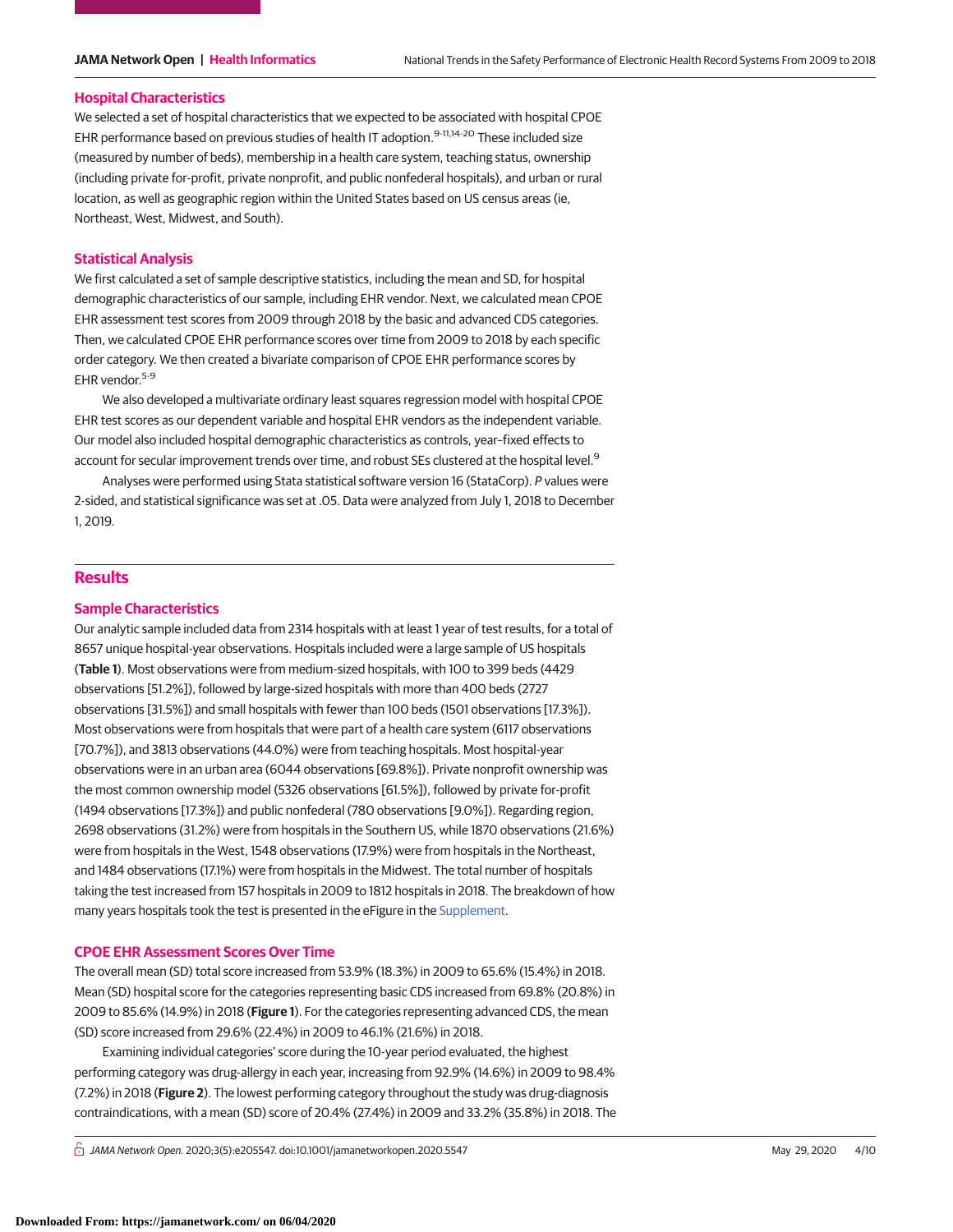category with the greatest improvement was drug-age contraindications, from a mean (SD) score of 17.7% (29.6%) in 2011 when it was added to the test to 33.2% (38.4%) in 2018, and the least improved category was drug-allergy contraindications.

| Table 1. Hospital Characteristics |                                        |
|-----------------------------------|----------------------------------------|
| Characteristic                    | Hospital-year observations,<br>No. (%) |
| <b>EHR</b> vendor                 |                                        |
| A                                 | 2620 (30.7)                            |
| B                                 | 2199 (25.7)                            |
| C                                 | 1996 (23.4)                            |
| D                                 | 514(6.0)                               |
| E                                 | 352(4.1)                               |
| F                                 | 225(2.6)                               |
| G                                 | 141(1.7)                               |
| H                                 | 111(1.3)                               |
| Other                             | 386 (4.6)                              |
| Hospital size (beds)              |                                        |
| Small (<100)                      | 1501 (17.3)                            |
| Medium (100-399)                  | 4429 (51.2)                            |
| Large $(≥400)$                    | 2727 (31.5)                            |
| Organizational characteristics    |                                        |
| Member of a health care system    | 6117 (70.7)                            |
| Teaching hospital                 | 3813 (44.0)                            |
| Location                          |                                        |
| Rural                             | 2613 (30.2)                            |
| Urban                             | 6044 (69.8)                            |
| Ownership                         |                                        |
| Private nonprofit                 | 5326 (61.5)                            |
| Private for-profit                | 1494 (17.3)                            |
| Public nonfederal                 | 780 (9.0)                              |
| Geographic region                 |                                        |
| Northeast                         | 1548 (17.9)                            |
| West                              | 1870 (21.6)                            |
| Midwest                           | 1484 (17.1)                            |
| South                             | 2698 (31.2)                            |

Abbreviation: EHR, electronic health record.



Figure 1. Basic and Advanced Clinical Decision Support Test Scores Over 10 Years

 $\hat{\Box}$  JAMA Network Open. 2020;3(5):e205547. doi:10.1001/jamanetworkopen.2020.5547 (Reprinted) May 29, 2020 5/10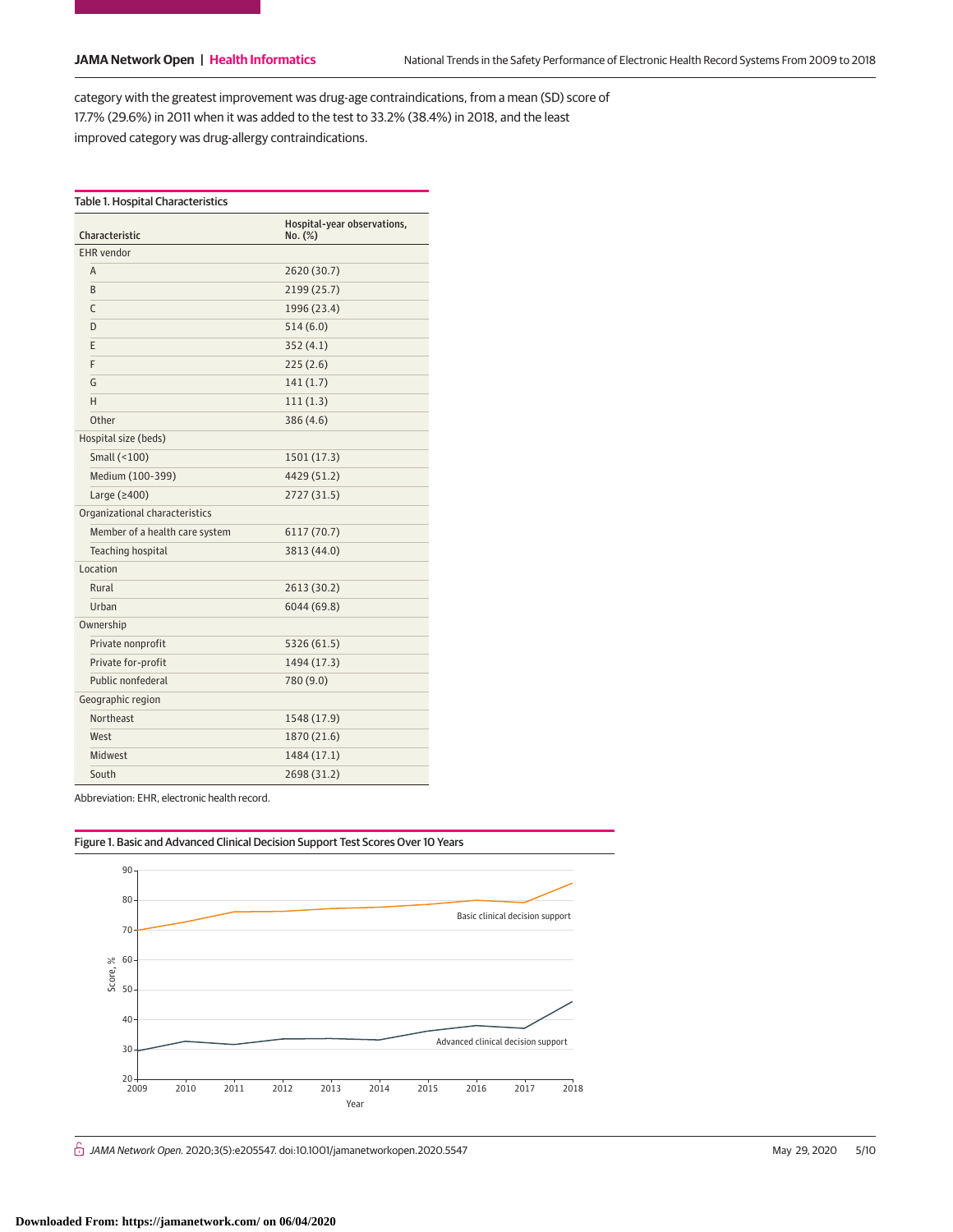#### **EHR Vendor Performance**

Our sample included hospitals using 30 different EHRs, 8 of which had more than 100 observations and were kept distinctly identified as vendors A through H, while the rest were all classified as other vendor. We summarize the leading vendors by number of hospitals using them and mean test score in **Figure 3**. The largest vendor, vendor A, had the highest overall score (67.4%) for the overall test period, followed by vendor G (63.2%), vendor C (60.8%), vendor H (60.6%), other vendors (56.8%), vendor D (56.6%), vendor E (55.6%), vendor B (54.5%), and finally, vendor F (53.4%). More detailed EHR descriptive statistics are in the eTable in the [Supplement.](https://jama.jamanetwork.com/article.aspx?doi=10.1001/jamanetworkopen.2020.5547&utm_campaign=articlePDF%26utm_medium=articlePDFlink%26utm_source=articlePDF%26utm_content=jamanetworkopen.2020.5547)

In the multivariate regression analysis, we found that when controlling for observable hospital characteristics, including size, teaching status, ownership model, system membership, and location, 3 vendors had higher CPOE assessment test scores: vendor A (β = 11.26; 95% CI, 8.10-14.42; P < .001), vendor G (β = 5.49; 95% CI, 0.77-7.81; P = .02), and vendor C (β = 3.57; 95% CI, 0.32-6.81; P = .03) (**Table 2**). In determining how much variation in medication safety performance was explained by vendor, we calculated the partial  $R^2$  of regressing the vendors against the overall Leapfrog score and found that vendor choice explained 9.9% of variation in performance, while

# Figure 2. Category Test Scores Over Time







 $\bigcap$  JAMA Network Open. 2020;3(5):e205547. doi:10.1001/jamanetworkopen.2020.5547 (Reprinted) May 29, 2020 6/10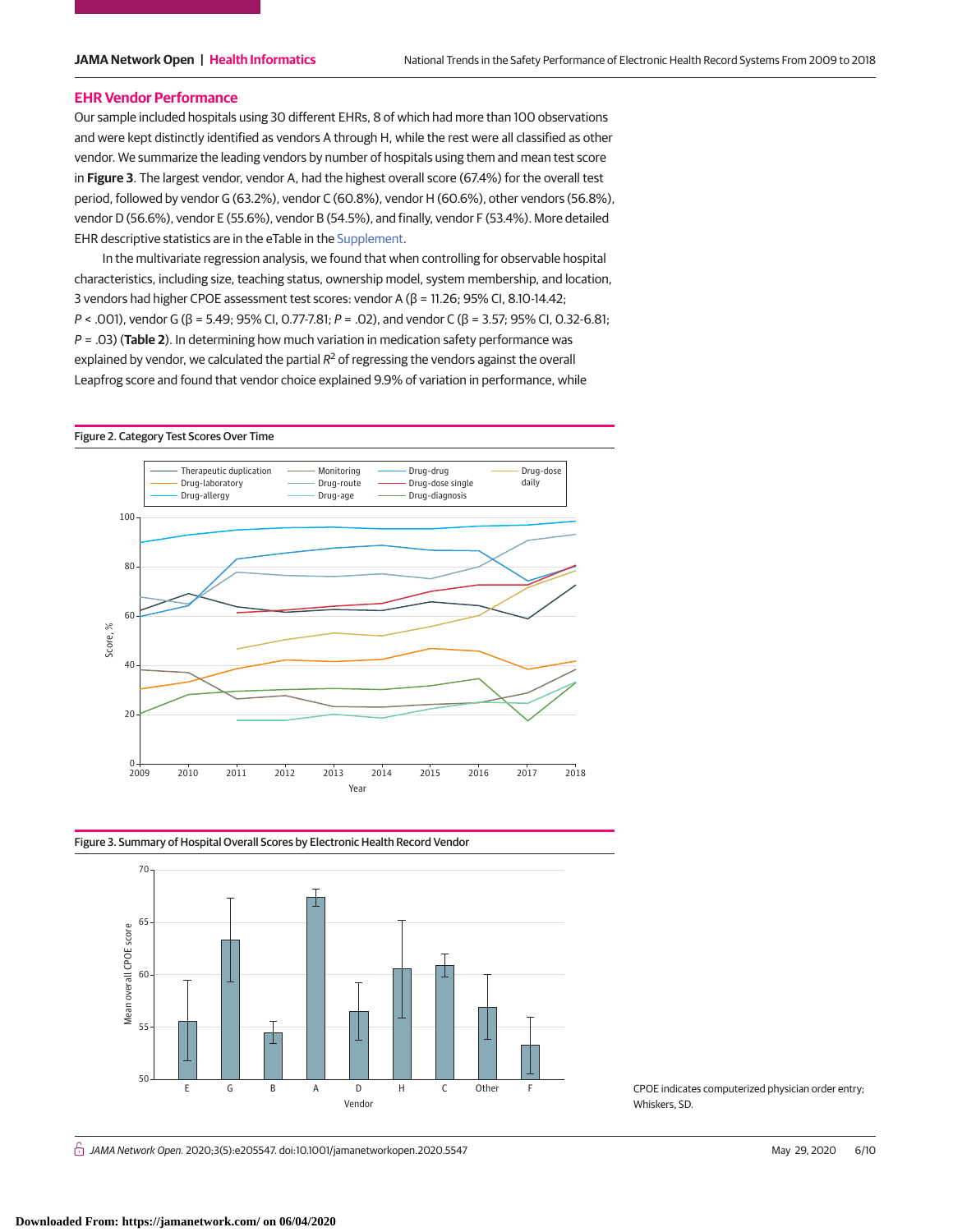vendor choice combined with observable hospital characteristics from our full regression explained 14.6% of the variation (Table 2).

# **Discussion**

This case series used national, longitudinal data to track the safety performance of hospital EHRs during a 10-year period using an objective EHR safety test that is a National Quality Forum–endorsed measure of health IT safety. To our knowledge, this is the first large-scale study of operational hospital EHR medication safety over time and the first to examine both within- and across-vendor variation. We found that overall safety performance increased modestly, while the number of institutions taking the test has increased 10-fold. Improvements in basic CDS were far greater than in advanced CDS, consistent with other studies.<sup>5,8,9</sup> Basic CDS capabilities have achieved high performance across multiple domains, but performance has been mixed in other areas, such as therapeutic duplication contraindications. This may be partially attributable to hospitals relying on dispensing pharmacists to prevent these errors. However, the scenarios used in the test represent real-world cases in which patients were injured or killed even with pharmacist review. Relying on dispensing pharmacists alone removes an important layer of safety checks.<sup>3</sup>

The potential ADE categories labeled as advanced CDS capabilities did improve modestly, but enormous potential remains. Only 1 category, drug dose daily contraindications, was at a level consistent with the basic CDS categories. Some evidence suggests that advanced CDS, such as renal dosing contraindications, may be the most important type for improving medication safety.<sup>21</sup> While most advanced CDS categories have improved little during the last 10 years, high performance is possible. Several hospitals have achieved a perfect score in all the categories of the test, representing each of the 9 leading EHR vendors being used by at least 1 hospital with a perfect score. Given that many of the ADEs potentially prevented by advanced CDS are significant areas of focus for many hospitals, such as managing polypharmacy for older patients, this slow progress is particularly concerning. Policy makers may wish to incentivize hospital safety improvements by including measures of CPOE EHR safety performance as quality benchmarks in future health care payment reform programs.

These results also reveal important associations in safety performance both within and across EHR vendors. It is often assumed by hospitals that the bigger the EHR vendor in terms of market share, the less the likelihood of safety performance problems. However, recent examples from other industries, notably the failure of the Boeing 737 airplane caused by software malfunction, underscores the risks of this assumption.<sup>22</sup> In our results, the most popular vendor, vendor A, did have the highest mean safety scores, but there was variability among vendor A's implementations, and the second-most popular vendor had among the lowest safety scores, with many smaller EHR

#### Table 2. Hospital and EHR Vendor Correlations

| Variable                                         | $\beta$ (95% CI)                 | P value   |
|--------------------------------------------------|----------------------------------|-----------|
| <b>EHR</b> vendor                                |                                  |           |
| Other                                            | [Reference]                      | <b>NA</b> |
| $\overline{A}$                                   | 11.26 (8.10 to 14.42)            | < .001    |
| B                                                | $-2.21(-0.54 \text{ to } 0.99)$  | .18       |
| C                                                | 3.57 (0.32 to 6.81)              | .03       |
| D                                                | $0.47$ (-3.59 to 4.52)           | .82       |
| E                                                | $-1.41$ ( $-5.97$ to 3.15)       | .55       |
| F                                                | $-3.38(-7.45 \text{ to } 0.68))$ | .10       |
| G                                                | 5.49 (0.77 to 10.20)             | .02       |
| H                                                | 2.41 (-2.98 to 7.81)             | .38       |
| Vendor only partial $R^2$                        | 0.099                            | <b>NA</b> |
| $R2$ including hospital characteristics controls | 0.146                            | <b>NA</b> |

Abbreviations: EHR, electronic health record; NA, not applicable.

 $\stackrel{\frown}{\Pi}$  JAMA Network Open. 2020;3(5):e205547. doi:10.1001/jamanetworkopen.2020.5547 (Reprinted) May 29, 2020 7/10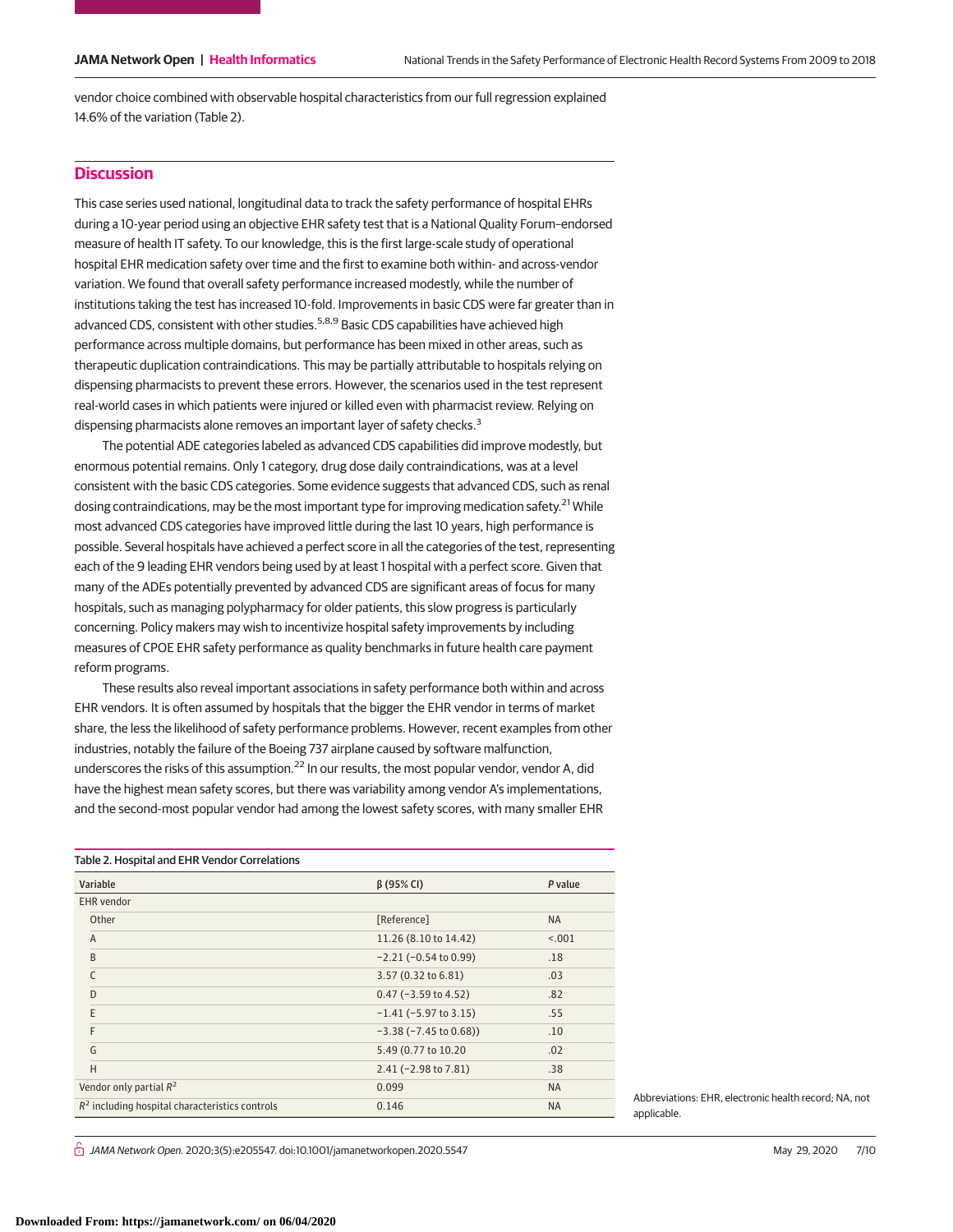vendors in the top 5 in overall safety performance. Additionally, while we found significant variation in safety performance across vendors, there was also heterogeneity within vendors, suggesting that both technology and organizational safety culture and processes are important contributors to high performance.18,23

Hospitals, EHR vendors, and policy makers can seek to improve safety performance in several ways. First, hospitals should consider performing some type of CPOE safety evaluation at least annually or after upgrades and work to address identified shortcomings. Continuous assessments are also critical to identify unanticipated problems that may occur as systems are updated and customized. They should also share these results with their EHR vendor to help these vendors create safer products, as safety is a shared responsibility between vendors and hospitals.<sup>3</sup> Policy makers may wish to include CPOE safety evaluation scores in their suite of process quality measures reported publicly.

### **Limitations**

Our study has several limitations. First, while we have a large sample of hospitals from across the US, we were limited to those that completed the Leapfrog Annual Practices Survey. This may result in a sample that is not representative of all US hospitals; if selection bias exists, it is likely that hospitals that select to use this evaluation are more interested in safety and improvement, which would suggest that the true safety performance of US hospitals is worse than our results show. Second, while efforts were made to keep the CPOE EHR assessment tool consistent throughout the study, refreshes of the test content occurred in 2011 and 2017; however, there were no changes in scoring at the overall or category level. Third, our study measured process quality as whether the CPOE system performed correctly, rather than assessing direct patient outcomes, although better performance on the test has been shown to be correlated with lower rates of actual preventable ADEs in a study of hospitals.<sup>7</sup> Fourth, the Leapfrog CPOE EHR evaluation tool is a simulation of patients and medication orders, the patient scenarios and orders are based on real patients and real ADEs and use the institution's active EHR; however, there may be other factors that would affect performance in real patients.

# **Conclusions**

The findings of this case series suggest that although hospitals across the US have nearly universally adopted EHRs during the past 2 decades, the associations of these systems with safety are still mixed. These EHR systems are large, complex, and constantly evolving, yet they are largely unregulated with respect to safety. Using a standardized, federally endorsed health IT safety measure, we have found that these systems meet the most basic safety standards less than 70% of the time and that these systems have only modestly increased their safety performance during a 10-year period, leaving critical deficiencies in these systems to detect and prevent critical safety issues. We also found associations between EHR vendor and medication safety performance. These findings emphasize the need to continually evaluate the safety performance of these systems in actual use with ongoing operational testing.

#### **ARTICLE INFORMATION**

**Accepted for Publication:** March 19, 2020.

**Published:** May 29, 2020. doi[:10.1001/jamanetworkopen.2020.5547](https://jama.jamanetwork.com/article.aspx?doi=10.1001/jamanetworkopen.2020.5547&utm_campaign=articlePDF%26utm_medium=articlePDFlink%26utm_source=articlePDF%26utm_content=jamanetworkopen.2020.5547)

**Open Access:** This is an open access article distributed under the terms of the [CC-BY License.](https://jamanetwork.com/journals/jamanetworkopen/pages/instructions-for-authors#SecOpenAccess/?utm_campaign=articlePDF%26utm_medium=articlePDFlink%26utm_source=articlePDF%26utm_content=jamanetworkopen.2020.5547) © 2020 Classen DC et al.JAMA Network Open.

**Corresponding Author:** David C. Classen, MD, MS, Division of Clinical Epidemiology, University of Utah School of Medicine, 561 E Northmont Way, Salt Lake City, Utah 84103 [\(dcclassen@hotmail.com\)](mailto:dcclassen@hotmail.com).

 $\bigcap$  JAMA Network Open. 2020;3(5):e205547. doi:10.1001/jamanetworkopen.2020.5547 (Reprinted) May 29, 2020 8/10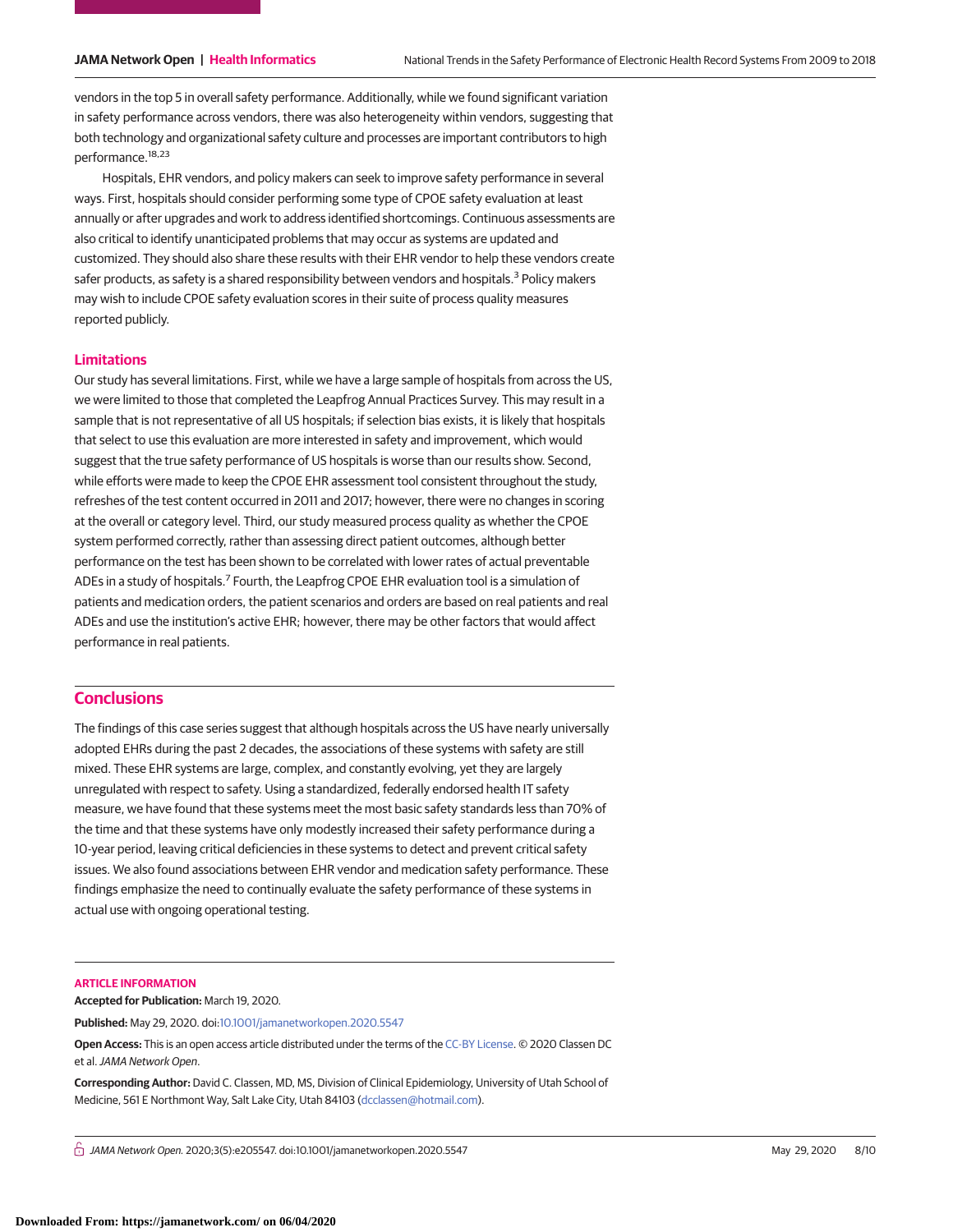**Author Affiliations:** Division of Clinical Epidemiology, University of Utah School of Medicine, Salt Lake City (Classen); Harvard Business School, Boston, Massachusetts (Holmgren); Department of General Internal Medicine, Brigham and Women's Hospital, Boston, Massachusetts (Co, Bates); Clinical and Quality Analysis, Partners Healthcare, Somerville, Massachusetts (Newmark, Seger, Bates); The Leapfrog Group, Washington, DC (Danforth); Harvard Medical School, Boston, Massachusetts (Bates).

**Author Contributions:** Dr Classen and Mr Holmgren had full access to all of the data in the study and take responsibility for the integrity of the data and the accuracy of the data analysis.

Concept and design: Classen, Holmgren, Newmark, Seger, Bates.

Acquisition, analysis, or interpretation of data: Classen, Holmgren, Co, Newmark, Danforth, Bates.

Drafting of the manuscript: Classen, Holmgren, Co, Danforth, Bates.

Critical revision of the manuscript for important intellectual content: Classen, Holmgren, Co, Newmark, Seger, Bates.

Statistical analysis: Classen, Holmgren.

Obtained funding: Classen, Bates.

Administrative, technical, or material support: Classen, Co, Newmark, Seger, Bates.

Supervision: Newmark, Bates.

**Conflict of Interest Disclosures:** Dr Classen reported receiving grants from the Gordon and Betty Moore Foundation and Robert Wood Johnson Foundation and serving as an employee of Pascal Metrics, a federally certified patient safety organization. outside the submitted work. Dr Bates reported personal fees from EarlySense and CDI NEGEV; equity from Valera Health, CLEW, MDClone, and Aesop; and research funding from IBM Watson Health outside the submitted work. No other disclosures were reported.

**Funding/Support:** This study was supported by grant No. R01HS023696 from the Agency for Healthcare Research and Quality.

**Role of the Funder/Sponsor:** The funder had no role in the design and conduct of the study; collection, management, analysis, and interpretation of the data; preparation, review, or approval of the manuscript; and decision to submit the manuscript for publication.

#### **REFERENCES**

**1**. Bates DW, Singh H. Two decades since to err is human: an assessment of progress and emerging priorities in patient safety. Health Aff (Millwood). 2018;37(11):1736-1743. doi[:10.1377/hlthaff.2018.0738](https://dx.doi.org/10.1377/hlthaff.2018.0738)

**2**. US Department of Health and Human Services, Office of the National Coordinator for Health Information Technology. 2018 Report to Congress: annual update on the adoption of a nationwide system for the electronic use and exchange of health information. Accessed April 29, 2020. [https://www.healthit.gov/sites/default/files/page/](https://www.healthit.gov/sites/default/files/page/2018-12/2018-HITECH-report-to-congress.pdf) [2018-12/2018-HITECH-report-to-congress.pdf](https://www.healthit.gov/sites/default/files/page/2018-12/2018-HITECH-report-to-congress.pdf)

**3**. Committee on Patient Safety and Health Information Technology, Institute of Medicine. Health IT and Patient Safety: Building Safer Systems for Better Care. National Academies Press; 2012.

**4**. Kilbridge PM, Welebob EM, Classen DC. Development of the Leapfrog methodology for evaluating hospital implemented inpatient computerized physician order entry systems. Qual Saf Health Care. 2006;15(2):81-84. doi: [10.1136/qshc.2005.014969](https://dx.doi.org/10.1136/qshc.2005.014969)

**5**. Metzger J, Welebob E, Bates DW, Lipsitz S, Classen DC. Mixed results in the safety performance of computerized physician order entry. Health Aff (Millwood). 2010;29(4):655-663. doi[:10.1377/hlthaff.2010.0160](https://dx.doi.org/10.1377/hlthaff.2010.0160)

**6**. Classen DC, Avery AJ, Bates DW. Evaluation and certification of computerized provider order entry systems. J Am Med Inform Assoc. 2007;14(1):48-55. doi[:10.1197/jamia.M2248](https://dx.doi.org/10.1197/jamia.M2248)

**7**. Leung AA, Keohane C, Lipsitz S, et al. Relationship between medication event rates and the Leapfrog computerized physician order entry evaluation tool.J Am Med Inform Assoc. 2013;20(e1):e85-e90. doi[:10.1136/](https://dx.doi.org/10.1136/amiajnl-2012-001549) [amiajnl-2012-001549](https://dx.doi.org/10.1136/amiajnl-2012-001549)

**8**. Chaparro JD, Classen DC, Danforth M, Stockwell DC, Longhurst CA. National trends in safety performance of electronic health record systems in children's hospitals.J Am Med Inform Assoc. 2017;24(2):268-274. doi[:10.1093/](https://dx.doi.org/10.1093/jamia/ocw134) iamia/ocw134

**9**. Holmgren AJ, Co Z, Newmark L, Danforth M, Classen D, Bates D. Assessing the safety of electronic health records: a national longitudinal study of medication-related decision support. BMJ Qual Saf. 2020;29(1):52-59. doi[:10.1136/bmjqs-2019-009609](https://dx.doi.org/10.1136/bmjqs-2019-009609)

**10**. Leapfrog Group. Computerized physician order entry. Accessed April 28, 2020. [https://www.leapfroggroup.](https://www.leapfroggroup.org/ratings-reports/computerized-physician-order-entry) [org/ratings-reports/computerized-physician-order-entry](https://www.leapfroggroup.org/ratings-reports/computerized-physician-order-entry)

 $\bigcap$  JAMA Network Open. 2020;3(5):e205547. doi:10.1001/jamanetworkopen.2020.5547 (Reprinted) May 29, 2020 9/10